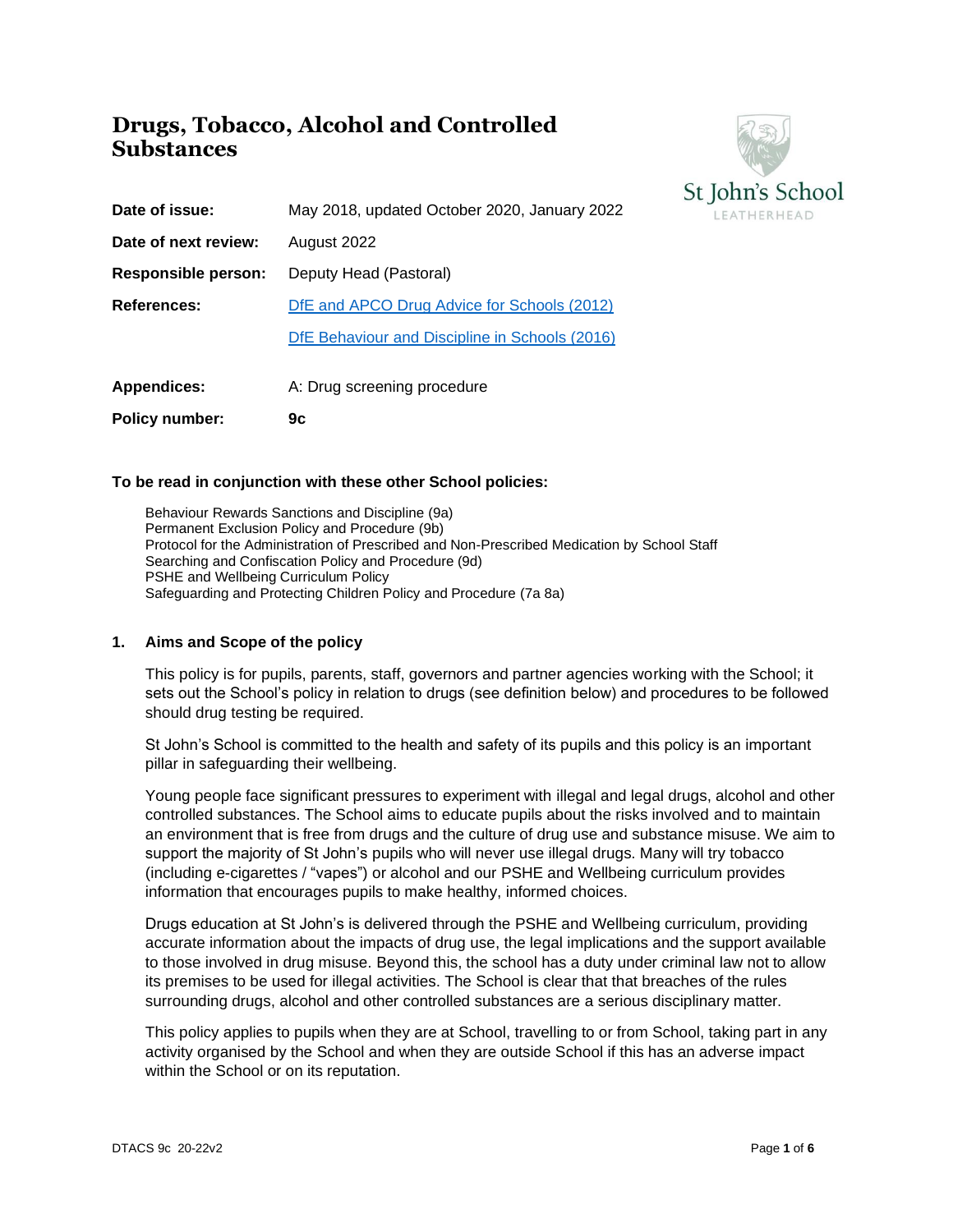All pupils, parents, staff and governors should be familiar with this policy. Suitable training programmes will be made available for staff. Individuals should know how to identify and respond to critical situations. The policy will be referred to in the parent handbook and will be available on the School website. There are formal evenings and parents' workshops to discuss issues of concern. The governing council is properly informed of the school's practice and will monitor implementation of this policy.

The policy will be reviewed annually or more frequently, should events dictate.

## **2. Definitions**

| Drugs    | Where this policy refers to "drugs" this includes alcohol, tobacco (including e-<br>cigarrettes), illegal drugs <sup>1</sup> , medicines, new psychoactive substances <sup>2</sup> ("legal highs")<br>and other volatile substances, unless otherwise specified. For the avoidance of doubt<br>so-called 'performance enhancing' drugs, anabolic steroids and other substances held<br>for the purpose of misuse, such as solvents, lighter fluid, glue and laughing gas/nitrous<br>oxide are also included in this category, whether legally acquired or not. |
|----------|----------------------------------------------------------------------------------------------------------------------------------------------------------------------------------------------------------------------------------------------------------------------------------------------------------------------------------------------------------------------------------------------------------------------------------------------------------------------------------------------------------------------------------------------------------------|
| Drug Use | Drug taking, consumption of alcohol or tobacco which breaches School rules and this<br>Policy, and requires intervention.                                                                                                                                                                                                                                                                                                                                                                                                                                      |

Drug Misuse When a person experiences social, psychological, physical or legal problems related to intoxication or through regular consumption or dependence.

## **3. Smoking/Vaping**

St John's School operates a no smoking policy and is a smoke-free school, it is subject to the same smoke-free legislation as other premises<sup>3</sup>. The minimum age for smoking is 18.

This policy aims to discourage pupils from smoking or vaping because it is harmful to health, it is addictive, it promotes (in a school context) secretive and unsafe behaviour, it presents health and safety risks. The school educates pupils about the dangers and consequences of smoking and vaping through the PSHE and Wellbeing Curriculum.

No pupil may bring tobacco products, e-cigarettes, vapes or other smoking-associated materials onto the school site, or have them in their possession whilst travelling to or from school or whilst involved in any activity organised by the school. Any pupil found with smoking-associated materials will be sent to the Senior Deputy Head. Pupils found smoking/vaping or in possession or smokingassociated materials can expect to be subject to an appropriate sanction in line with the seriousness of their misconduct.

## **4. Alcohol**

It is against the law for someone under 18 to buy alcohol, attempt to buy alcohol or to be sold alcohol.

Pupils are not permitted to consume or possess alcohol on the School site, or whilst travelling to or from School or when involved in a School organised activity. The exception to this is when alcohol is

<sup>&</sup>lt;sup>1</sup> Including but not limited to cannabis, cocaine, ecstasy and heroin (Misuse of Drugs Act 1971)

<sup>2</sup> Psychoactive Substance Act 2016

<sup>3</sup> The Smoke Free (Premises and Enforcement) Regulations 2006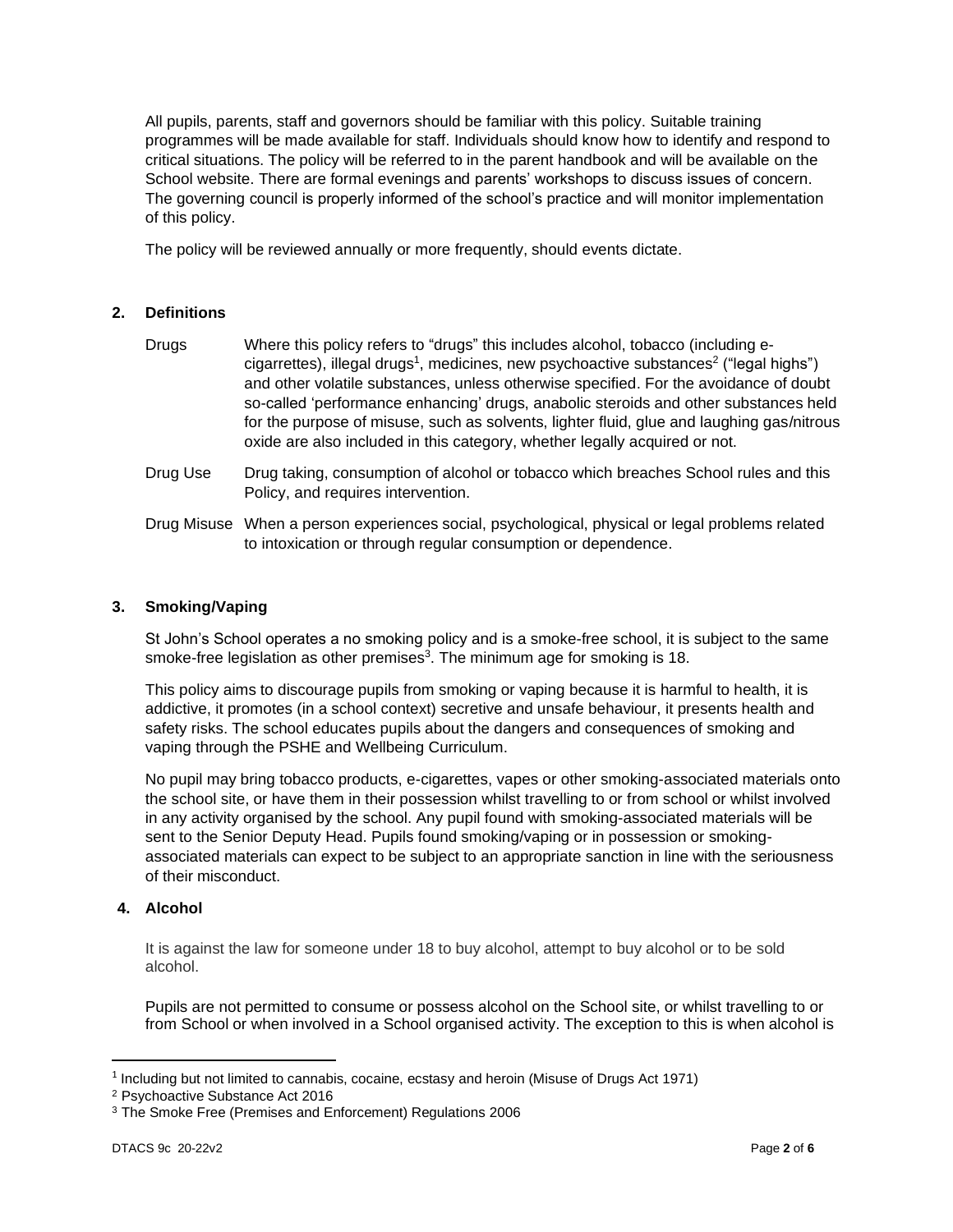provided legally and in accordance with the School's Premises Licence, under adult supervision at school-run events<sup>4</sup>.

Pupils are forbidden from purchasing alcohol on School trips.

Pupils breaking the rules on alcohol will be reported to the Senior Deputy Head and can expect to be subject to an appropriate sanction in line with the seriousness of their misconduct.

In the case of alcohol being sold to underage pupils, the School will contact the manager of the establishment involved, the Police and trading standards will be informed.

### **5. Drug Use and Misuse**

The possession, use or supply of drugs is forbidden.

Some pupils may require medicines that have been prescribed for their medical condition during the school day, this will be managed in accordance with the *Protocol for the Administration of Prescribed and Non-Prescribed Medication by School Staff*. Pupils should never share their medication with other pupils.

Where the School has concerns about suspected drug use by a pupil outside the school, parents will be invited to discuss those concerns with the Head, Senior Deputy Head or Deputy Head (Pastoral) and a test may be requested on the basis that, whatever the outcome of the test, the response would be pastoral in the first instance.

If a pupil is suspected of being under the influence of drugs or alcohol on School premises, the School will prioritise the safety of the pupil and those around them. If necessary it will be dealt with as a medical emergency, administering First Aid and summoning appropriate support. Parents will be contacted, and the Police may be contacted, depending on the circumstances. If the pupil is felt to be at risk, other agencies may need to be contacted, in accordance with the School's *Safeguarding and Protecting Children Policy and Procedure*.

Pupils can speak to Health Centre staff or the School Counsellor without fear of sanction. Parents themselves are encouraged to inform the Head, Senior Deputy Head or Deputy Head (Pastoral) if they have any reason to believe that their son or daughter may have been involved with drugs, so that suitable support and assistance can be given.

The Head reserves the right to ask any pupil to undertake a drug test where there are reasonable grounds for suspicion. These would include being found in possession of drugs, association with others involved in drug use, anti-social or erratic behaviour, a marked change in attitude or parental, staff or pupil concern. The aim of drug testing is to support pupils by enabling them to disprove unfounded suspicions, establish trust in cases of previously admitted drug use and act as a general deterrent. The testing procedure is outlined in Appendix A.

A previous record of drug use/misuse, possession or supply at another school may make a place at St John's conditional on compliance with random drug testing at the expense of parents.

The Head and Senior Deputy Head will judge the seriousness of the case and reserve the right to inform the Police. Any sanctions will be issued according to the *Behaviour, Rewards, Sanctions and Discipline Policy*.

<sup>4</sup> Pupils must be 16 or 17 years old, supervised by adults, in which case it is legal for them to drink beer, wine and cider with a table meal. Parents should contact the School in writing if their son/daughter should not be offered alcohol in these circumstances, reminders will be included with event information.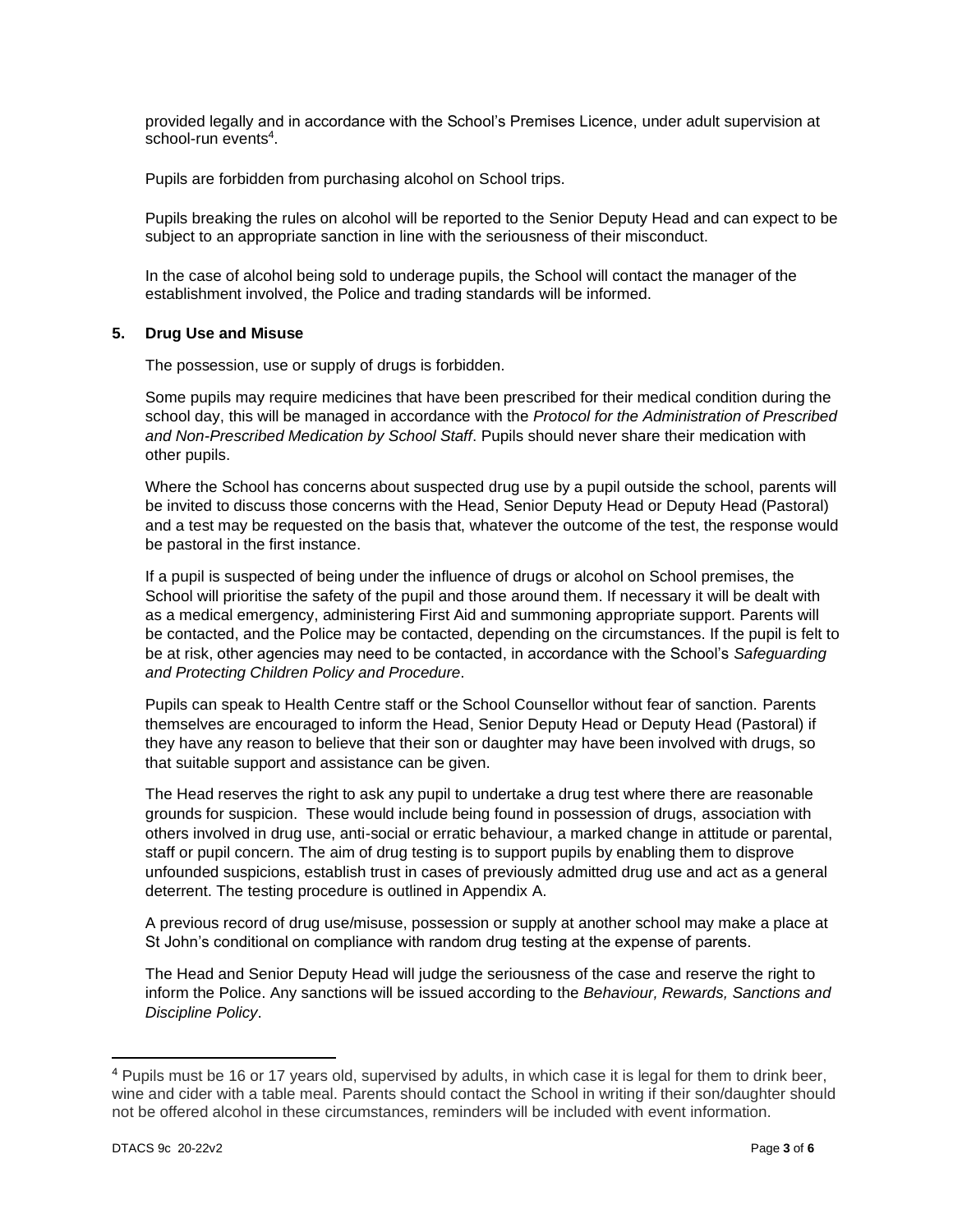Pupils who supply drugs or encourage others to take them can expect to be permanently excluded from the School. Pupils found to be in possession of drugs on the School site for personal use can expect to be permanently excluded from the school.

At the discretion of the Head, a pupil may be allowed to return to the School if there are relevant mitigating circumstances and where the pupil agrees to comply with a supportive regime of ongoing testing. A further positive test would result in permanent exclusion. Pupils on a random testing regime will be offered support and counselling.

## **There are a number of sources of independent information about misuse of drugs, alcohol and other substances, including ways of getting support, such as:**

Talk to Frank - <http://www.talktofrank.com/>

NHS - <https://www.nhs.uk/livewell/Pages/Livewellhub.aspx> The Live Well section has information about help with drugs, alcohol and smoking.

Adfam - <https://www.adfam.org.uk/> Gives support for families dealing with drug and alcohol misuse.

Catch 22 - <https://www.catch-22.org.uk/services/surrey-young-peoples-substance-misuse-service/> Works with young people involved in substance misuse and their families.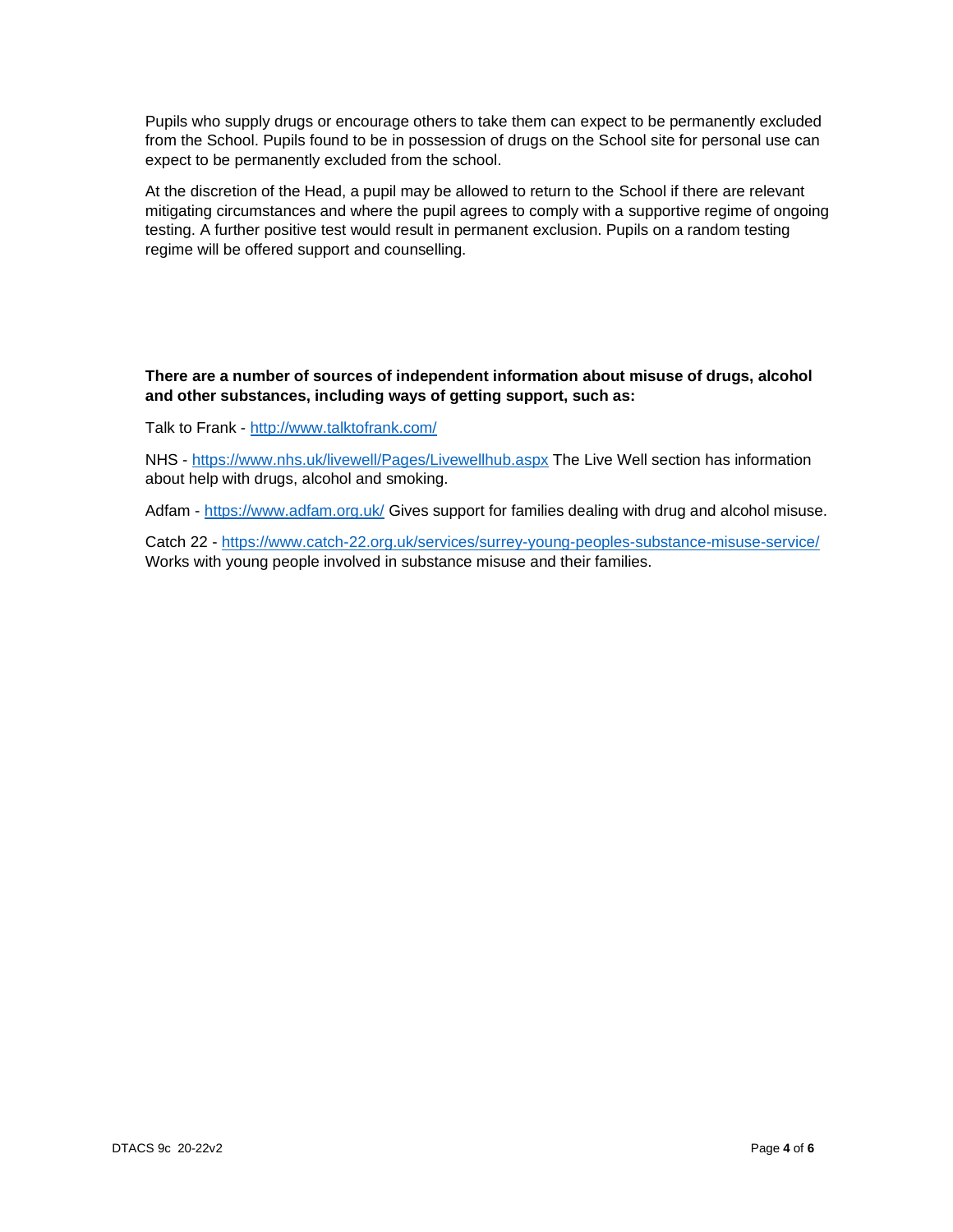# **Appendix A.**



## **Drug Screening Procedure**

National guidelines clarify that it is important for all head teachers to have at their disposal a full range of actions to deal with drugs in their schools.

## Definitions:

| <b>Negative test:</b> | indicates that drug use is not evident within the test sample.                                      |
|-----------------------|-----------------------------------------------------------------------------------------------------|
|                       | <b>Non-Negative test:</b> indicates that drug use is evident within the test sample.                |
| <b>Positive test:</b> | where the evidence of drug use found in the non-negative test is confirmed by a<br>laboratory test. |

### **Testing procedure**

The testing procedure follows two stages:

- 1) Screening using point-of-contact testing kits whereby urine is collected in a single-use container which will allow a drug-testing result within minutes.
- 2) In the event of a non-negative result the sample may then be sent to a specific laboratory for further testing and analysis.

Testing procedures will be in accordance with standard good practice.

The test will be carried out under the supervision of the Deputy Head (Pastoral) or a senior member of staff, who will be present during the testing procedure and who has been appropriately trained by the company providing the testing kits. The testing will take place in the Health Centre.

If a pupil refuses to give consent to be tested, s/he will be asked to say why s/he has refused. The School will be entitled to draw inferences from his/her response and general demeanour and the Police may be informed.

Any samples collected for the purposes of drug testing will be collected using recognised chain-ofcustody procedures to ensure that samples are genuine and not interfered with in any way.

The Head will normally consult the Police about the possession, consumption or supply of an illegal drug, since it carries the possibility of being a criminal offence.

The School will regularly review and update the range of tests used.

Initial testing will be undertaken at the School's expense. If further tests are required, either at parents' request or if the school deems it appropriate, then costs must be met by parents.